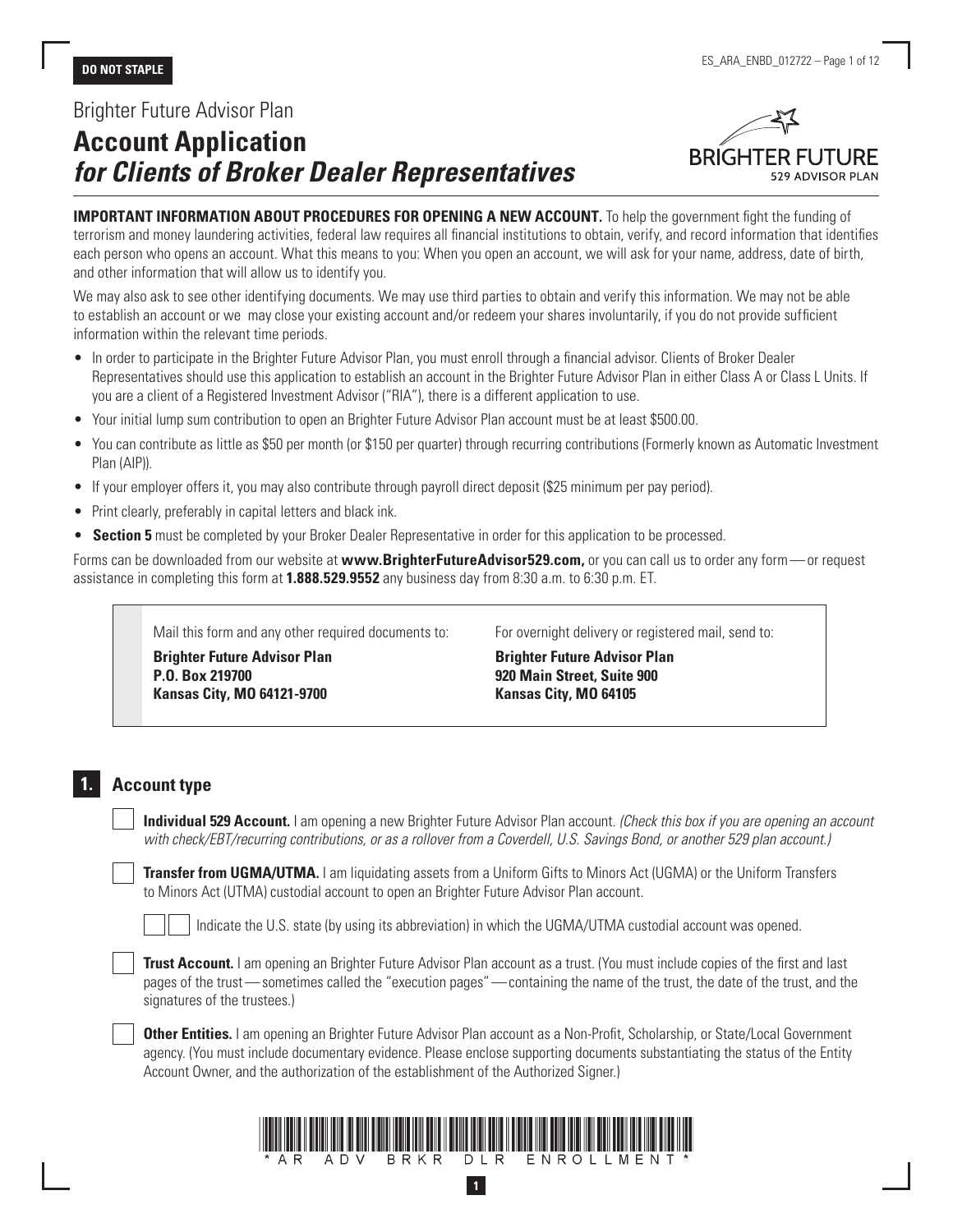|      | Legal Name (first, middle initial, last)                                                                                                     |  |  |  |  |  |  |  |  |  |  |                          |              |  |  |          |  |                                               |  |  |  |  |
|------|----------------------------------------------------------------------------------------------------------------------------------------------|--|--|--|--|--|--|--|--|--|--|--------------------------|--------------|--|--|----------|--|-----------------------------------------------|--|--|--|--|
|      |                                                                                                                                              |  |  |  |  |  |  |  |  |  |  |                          |              |  |  |          |  |                                               |  |  |  |  |
|      | Social Security Number or Taxpayer Identification Number (Required)                                                                          |  |  |  |  |  |  |  |  |  |  |                          |              |  |  |          |  | Birth Date/Trust Date (mm/dd/yyyy) (Required) |  |  |  |  |
|      |                                                                                                                                              |  |  |  |  |  |  |  |  |  |  |                          |              |  |  |          |  |                                               |  |  |  |  |
|      |                                                                                                                                              |  |  |  |  |  |  |  |  |  |  |                          |              |  |  |          |  |                                               |  |  |  |  |
|      | Citizenship (If other than U.S. citizen, please indicate country of citizenship.)                                                            |  |  |  |  |  |  |  |  |  |  |                          |              |  |  |          |  |                                               |  |  |  |  |
|      |                                                                                                                                              |  |  |  |  |  |  |  |  |  |  |                          |              |  |  |          |  |                                               |  |  |  |  |
|      |                                                                                                                                              |  |  |  |  |  |  |  |  |  |  |                          |              |  |  |          |  |                                               |  |  |  |  |
|      | Daytime Telephone Number                                                                                                                     |  |  |  |  |  |  |  |  |  |  | Evening Telephone Number |              |  |  |          |  |                                               |  |  |  |  |
|      |                                                                                                                                              |  |  |  |  |  |  |  |  |  |  |                          |              |  |  |          |  |                                               |  |  |  |  |
|      | <b>Email Address</b>                                                                                                                         |  |  |  |  |  |  |  |  |  |  |                          |              |  |  |          |  |                                               |  |  |  |  |
|      |                                                                                                                                              |  |  |  |  |  |  |  |  |  |  |                          |              |  |  |          |  |                                               |  |  |  |  |
|      |                                                                                                                                              |  |  |  |  |  |  |  |  |  |  |                          |              |  |  |          |  |                                               |  |  |  |  |
|      | Permanent Street Address (A P.O. box or rural route number is <b>not</b> acceptable.)                                                        |  |  |  |  |  |  |  |  |  |  |                          |              |  |  |          |  |                                               |  |  |  |  |
|      |                                                                                                                                              |  |  |  |  |  |  |  |  |  |  |                          |              |  |  |          |  |                                               |  |  |  |  |
| City |                                                                                                                                              |  |  |  |  |  |  |  |  |  |  |                          | <b>State</b> |  |  | Zip Code |  |                                               |  |  |  |  |
|      |                                                                                                                                              |  |  |  |  |  |  |  |  |  |  |                          |              |  |  |          |  |                                               |  |  |  |  |
|      |                                                                                                                                              |  |  |  |  |  |  |  |  |  |  |                          |              |  |  |          |  |                                               |  |  |  |  |
|      | Account Mailing Address if Different From Above (This address will be used as the account's address of record and for all account mailings.) |  |  |  |  |  |  |  |  |  |  |                          |              |  |  |          |  |                                               |  |  |  |  |
|      |                                                                                                                                              |  |  |  |  |  |  |  |  |  |  |                          |              |  |  |          |  |                                               |  |  |  |  |
| City |                                                                                                                                              |  |  |  |  |  |  |  |  |  |  |                          | <b>State</b> |  |  | Zip Code |  |                                               |  |  |  |  |
|      |                                                                                                                                              |  |  |  |  |  |  |  |  |  |  |                          |              |  |  |          |  |                                               |  |  |  |  |
|      |                                                                                                                                              |  |  |  |  |  |  |  |  |  |  |                          |              |  |  |          |  |                                               |  |  |  |  |
|      | <b>Designated Beneficiary Information</b> (The designated beneficiary is the future student.)                                                |  |  |  |  |  |  |  |  |  |  |                          |              |  |  |          |  |                                               |  |  |  |  |
|      |                                                                                                                                              |  |  |  |  |  |  |  |  |  |  |                          |              |  |  |          |  |                                               |  |  |  |  |
|      | Name (first, middle initial, last)                                                                                                           |  |  |  |  |  |  |  |  |  |  |                          |              |  |  |          |  |                                               |  |  |  |  |
|      |                                                                                                                                              |  |  |  |  |  |  |  |  |  |  |                          |              |  |  |          |  |                                               |  |  |  |  |
|      |                                                                                                                                              |  |  |  |  |  |  |  |  |  |  |                          |              |  |  |          |  |                                               |  |  |  |  |
|      | Social Security Number or Taxpayer Identification Number (Required)                                                                          |  |  |  |  |  |  |  |  |  |  |                          |              |  |  |          |  | Birth Date/Trust Date (mm/dd/yyyy) (Required) |  |  |  |  |
|      |                                                                                                                                              |  |  |  |  |  |  |  |  |  |  |                          |              |  |  |          |  |                                               |  |  |  |  |
|      | Citizenship (If other than U.S. citizen, please indicate country of citizenship.)                                                            |  |  |  |  |  |  |  |  |  |  |                          |              |  |  |          |  |                                               |  |  |  |  |
|      |                                                                                                                                              |  |  |  |  |  |  |  |  |  |  |                          |              |  |  |          |  |                                               |  |  |  |  |
|      |                                                                                                                                              |  |  |  |  |  |  |  |  |  |  |                          |              |  |  |          |  |                                               |  |  |  |  |

- The successor account owner will take over control of the account in the event of the account owner's death or incapacity.
- You may revoke or change the successor account owner at any time. See the Program Description for more information.
- The person you designate as successor account owner must be at least 18 years old, and must be a U.S. citizen or resident alien.

|  | بالمسالمسا لمسالمسا لمسالمسا لمسالمسا لمسالمسالمسالمسالمسالمسالمسالمسا لمسالمسا لمسالمسا لمسالمسالمسالمسا |  |
|--|-----------------------------------------------------------------------------------------------------------|--|

Name of Successor Account Owner *(first, middle initial, last) (Required)*



Birth Date/Trust Date *(mm/dd/yyyy) (Required)*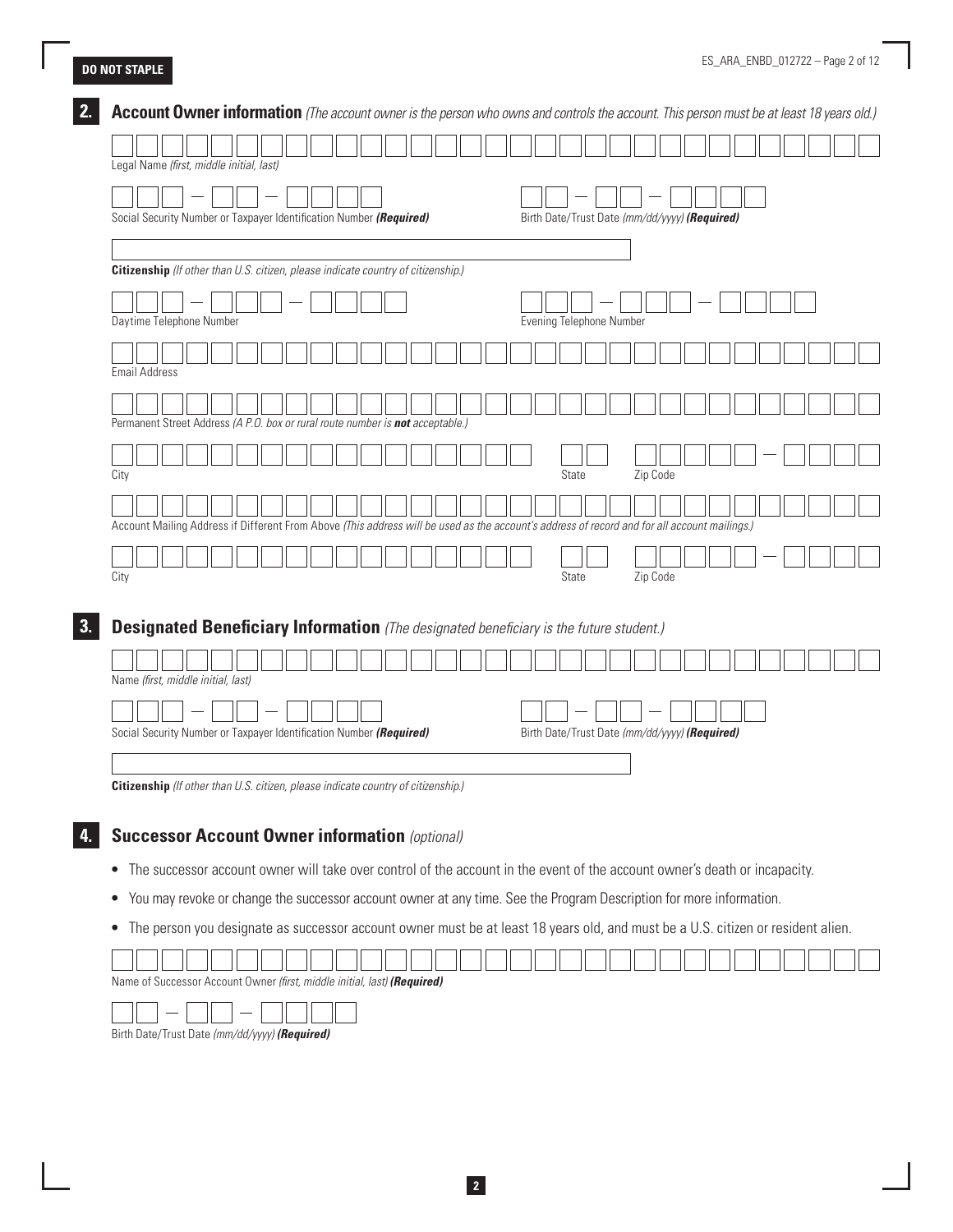## **5. Broker Dealer Representative Information** *(This section must be completed by your Broker Dealer Representative in order for the application to be processed.)*

*First-time Plan Advisors: To confirm account opening as well as set up online advisor access to this account, please call 888-529-9552 and select option 3, to be connected to the Brighter Future Advisor Plan Client Services desk.*

| Firm Name                            |                              |                      |              |  |
|--------------------------------------|------------------------------|----------------------|--------------|--|
| Financial Advisor Name (first, last) |                              |                      |              |  |
| Branch Number (if applicable)        | Advisor ID Number/IRD Number | BIN# (if applicable) | Matrix Level |  |
| <b>Mailing Address</b>               |                              |                      |              |  |
| City                                 |                              | State                | Zip Code     |  |
| Daytime Telephone Number             |                              |                      |              |  |

## **Authority to Broker Dealer Representative**

By signing below, I as the Broker Dealer Representative indicated above, understand and agree that I may be authorized to receive confirmations and statements, initiate contributions, perform investment option changes, make qualified withdrawals, inquire, and have access to the Account in the Brighter Future Advisor Plan established on behalf of the Account Owner listed on this Account Application. I will not be permitted to change the Account Owner, Beneficiary, Successor Account Owner, firm, or Broker Dealer Representative. I will not be able to add, change or delete banking instructions, or to transfer assets out or roll assets out of the Account. I will not be able to add, change or delete banking instructions, or to transfer assets out or roll assets out of the Account. The authority granted to me herein may be terminated at the discretion of the Brighter Future Advisor Plan and its authorized representatives.

**SIGNATURE** 

**Authorized Signature** 

| Date (mm/dd/vvvv) |  |  |
|-------------------|--|--|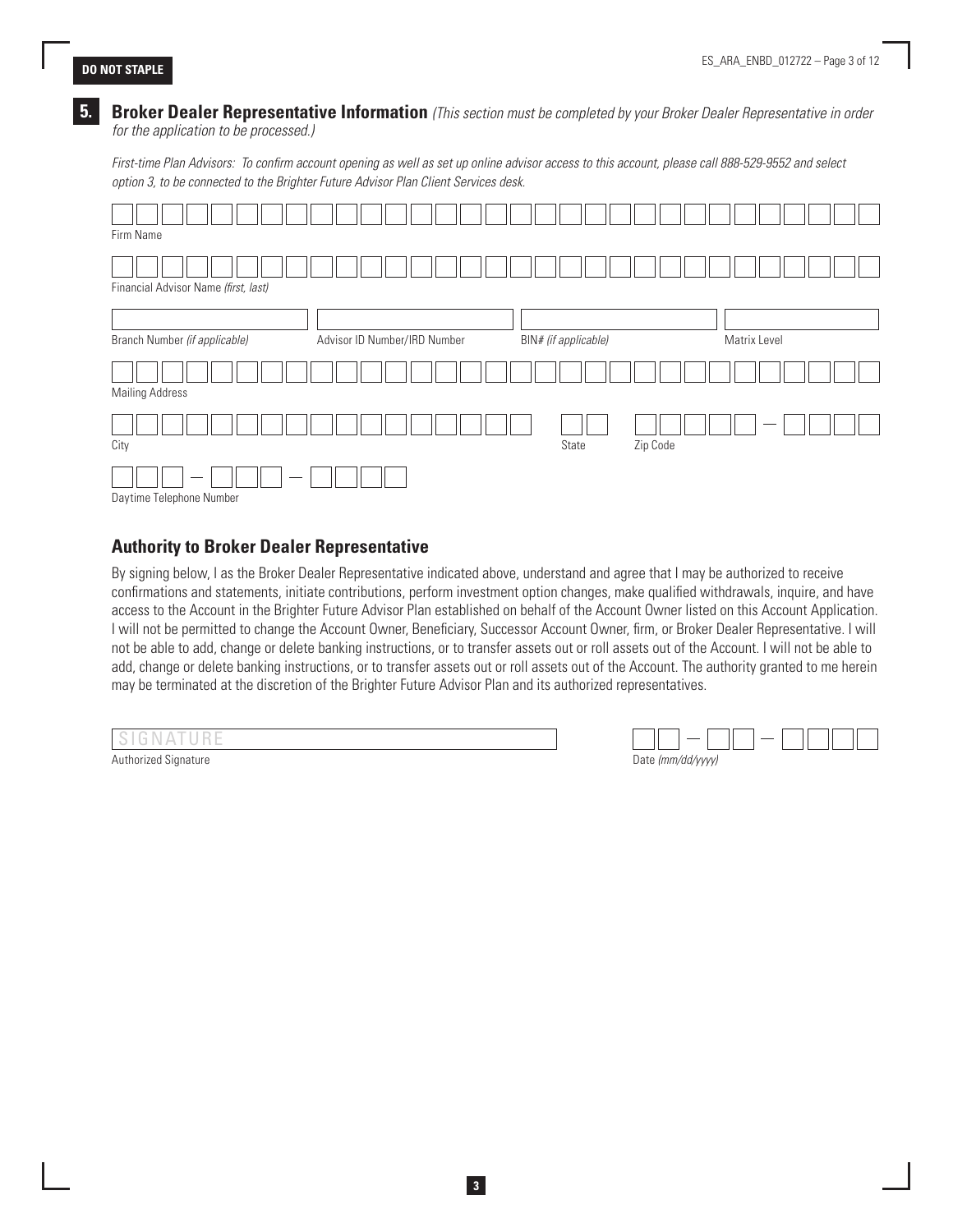# **6. Sales charge discount or waiver for Class A Units** *(If Applicable)*

- To qualify for a sales charge reduction, you must notify the Brighter Future Advisor Plan.
- Check all that apply.
- **A. I am eligible for a sales charge waiver** under the terms of the Program Description because I am employed by, or related to someone employed by:

| Legal Name (first, middle initial, last)<br>Qualifying Employer's Name<br>Relationship |                                                           |        |           |                                                                          |                         |            |  |       |             |                                                                                                        |                         |  |                                                                                                                                                                                                                                                                                                                                                                                                                                                                                                                                                                                                                                                              |
|----------------------------------------------------------------------------------------|-----------------------------------------------------------|--------|-----------|--------------------------------------------------------------------------|-------------------------|------------|--|-------|-------------|--------------------------------------------------------------------------------------------------------|-------------------------|--|--------------------------------------------------------------------------------------------------------------------------------------------------------------------------------------------------------------------------------------------------------------------------------------------------------------------------------------------------------------------------------------------------------------------------------------------------------------------------------------------------------------------------------------------------------------------------------------------------------------------------------------------------------------|
|                                                                                        |                                                           |        |           |                                                                          |                         |            |  |       |             |                                                                                                        |                         |  |                                                                                                                                                                                                                                                                                                                                                                                                                                                                                                                                                                                                                                                              |
|                                                                                        |                                                           |        |           |                                                                          |                         |            |  |       |             |                                                                                                        |                         |  |                                                                                                                                                                                                                                                                                                                                                                                                                                                                                                                                                                                                                                                              |
|                                                                                        |                                                           |        |           |                                                                          |                         |            |  |       |             |                                                                                                        |                         |  |                                                                                                                                                                                                                                                                                                                                                                                                                                                                                                                                                                                                                                                              |
|                                                                                        | Self                                                      | Spouse |           |                                                                          | <b>Domestic Partner</b> |            |  | Child |             | Officer, Director, or Trustee                                                                          |                         |  |                                                                                                                                                                                                                                                                                                                                                                                                                                                                                                                                                                                                                                                              |
|                                                                                        | Parent                                                    |        |           |                                                                          |                         |            |  |       |             |                                                                                                        |                         |  |                                                                                                                                                                                                                                                                                                                                                                                                                                                                                                                                                                                                                                                              |
|                                                                                        |                                                           |        |           |                                                                          |                         |            |  |       |             |                                                                                                        |                         |  |                                                                                                                                                                                                                                                                                                                                                                                                                                                                                                                                                                                                                                                              |
|                                                                                        |                                                           |        |           |                                                                          |                         |            |  |       |             |                                                                                                        |                         |  |                                                                                                                                                                                                                                                                                                                                                                                                                                                                                                                                                                                                                                                              |
|                                                                                        |                                                           |        |           |                                                                          |                         |            |  |       |             |                                                                                                        |                         |  |                                                                                                                                                                                                                                                                                                                                                                                                                                                                                                                                                                                                                                                              |
|                                                                                        |                                                           |        |           |                                                                          |                         |            |  |       |             |                                                                                                        |                         |  |                                                                                                                                                                                                                                                                                                                                                                                                                                                                                                                                                                                                                                                              |
|                                                                                        |                                                           |        |           |                                                                          |                         |            |  |       |             |                                                                                                        |                         |  |                                                                                                                                                                                                                                                                                                                                                                                                                                                                                                                                                                                                                                                              |
|                                                                                        |                                                           |        |           |                                                                          |                         |            |  |       |             |                                                                                                        |                         |  |                                                                                                                                                                                                                                                                                                                                                                                                                                                                                                                                                                                                                                                              |
|                                                                                        |                                                           |        |           |                                                                          |                         |            |  |       |             |                                                                                                        |                         |  |                                                                                                                                                                                                                                                                                                                                                                                                                                                                                                                                                                                                                                                              |
|                                                                                        |                                                           |        |           |                                                                          |                         |            |  |       |             |                                                                                                        |                         |  |                                                                                                                                                                                                                                                                                                                                                                                                                                                                                                                                                                                                                                                              |
|                                                                                        |                                                           |        |           |                                                                          |                         |            |  |       |             |                                                                                                        |                         |  |                                                                                                                                                                                                                                                                                                                                                                                                                                                                                                                                                                                                                                                              |
|                                                                                        |                                                           |        |           |                                                                          |                         |            |  |       |             |                                                                                                        |                         |  |                                                                                                                                                                                                                                                                                                                                                                                                                                                                                                                                                                                                                                                              |
|                                                                                        |                                                           |        |           |                                                                          |                         |            |  |       |             |                                                                                                        |                         |  |                                                                                                                                                                                                                                                                                                                                                                                                                                                                                                                                                                                                                                                              |
|                                                                                        |                                                           |        |           |                                                                          |                         |            |  |       |             |                                                                                                        |                         |  |                                                                                                                                                                                                                                                                                                                                                                                                                                                                                                                                                                                                                                                              |
|                                                                                        |                                                           |        |           |                                                                          |                         |            |  |       |             |                                                                                                        |                         |  |                                                                                                                                                                                                                                                                                                                                                                                                                                                                                                                                                                                                                                                              |
|                                                                                        |                                                           |        |           |                                                                          |                         |            |  |       |             |                                                                                                        |                         |  |                                                                                                                                                                                                                                                                                                                                                                                                                                                                                                                                                                                                                                                              |
|                                                                                        |                                                           |        |           |                                                                          |                         |            |  |       |             |                                                                                                        |                         |  |                                                                                                                                                                                                                                                                                                                                                                                                                                                                                                                                                                                                                                                              |
|                                                                                        |                                                           |        |           |                                                                          |                         |            |  |       |             |                                                                                                        |                         |  |                                                                                                                                                                                                                                                                                                                                                                                                                                                                                                                                                                                                                                                              |
|                                                                                        |                                                           |        |           |                                                                          |                         |            |  |       |             |                                                                                                        |                         |  |                                                                                                                                                                                                                                                                                                                                                                                                                                                                                                                                                                                                                                                              |
|                                                                                        |                                                           |        |           |                                                                          |                         |            |  |       |             |                                                                                                        |                         |  |                                                                                                                                                                                                                                                                                                                                                                                                                                                                                                                                                                                                                                                              |
| am already investing under an existing Letter of Intent:                               |                                                           |        |           |                                                                          |                         |            |  |       |             |                                                                                                        |                         |  |                                                                                                                                                                                                                                                                                                                                                                                                                                                                                                                                                                                                                                                              |
|                                                                                        | <b>Account Number</b><br>amount of at least:<br>\$100,000 |        | \$250,000 | Grandparent<br>Legal Name of Family Member (first, middle initial, last) | \$500,000               | Grandchild |  |       | \$1,000,000 | the Program Description for additional information. Note: To list more accounts, use a separate sheet. | Dependent of the Person |  | <b>Rights of Accumulation (ROA).</b> Check this box if you or an immediate family member owns units in the Brighter Future Advisor<br>Plan that are eligible to be combined for a reduced sales charge. Include the account number(s) and market value(s) below. Please see<br>Letter of Intent. I intend to make additional purchases into Class A Units in the Brighter Future Advisor Plan and<br>understand that I can reduce my sales charges through accumulated investments. Please see the Program Description for<br>additional information. I plan to invest over a 13-month period following the date of receipt of this application an aggregate |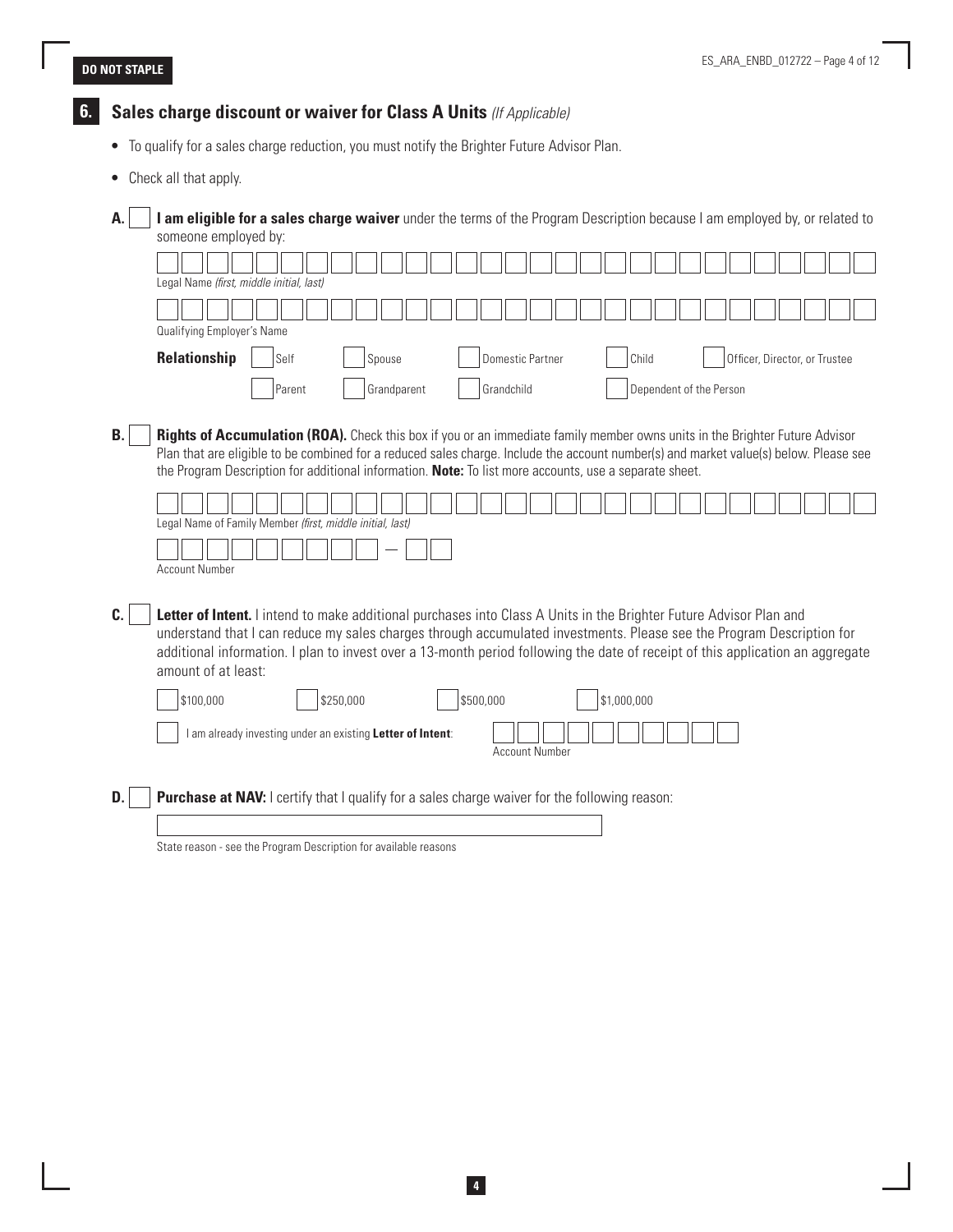# **DO NOT STAPLE** ES\_ARA\_ENBD\_012722 – Page 5 of 12

## **7. Investment Selection** *(Required)*

- Before choosing your investment and share class, refer to the Brighter Future Advisor Plan Program Description, (also available at **www.BrighterFutureAdvisor529.com**) for complete information about the investments offered.
- You must allocate at least 1% of your contribution to each investment that you choose. Use whole percentages only.
- Your investment percentages must total 100%.
- Choose from Share Class A or Share Class L options.

## **iShares Year-of-Enrollment Portfolios: Percentage**

iShares 2024 College Portfolio **%** iShares 2027 College Portfolio **%** iShares 2030 College Portfolio **%** iShares 2033 College Portfolio **%** iShares 2036 College Portfolio **%** iShares 2039 College Portfolio **%**

### **iShares Asset Allocation Portfolios:**

| <i>iShares Aggressive Portfolio</i>   |   |  |
|---------------------------------------|---|--|
| iShares Moderate Portfolio            |   |  |
| iShares Conservative Portfolio        |   |  |
| <i>iShares Fixed Income Portfolio</i> | % |  |

**Custom iShares Portfolios:** 



|  |  | $\frac{0}{0}$ |
|--|--|---------------|
|  |  | $\frac{1}{2}$ |
|  |  | $\frac{1}{2}$ |
|  |  | $\frac{1}{2}$ |
|  |  | $\frac{1}{2}$ |
|  |  | $\frac{1}{2}$ |
|  |  | $\frac{1}{2}$ |
|  |  | $\frac{1}{2}$ |
|  |  | $\frac{0}{0}$ |
|  |  | $\frac{1}{2}$ |
|  |  | $\frac{0}{0}$ |
|  |  | $\frac{1}{2}$ |
|  |  | $\frac{0}{0}$ |
|  |  | $\frac{1}{2}$ |
|  |  | $\frac{1}{2}$ |
|  |  | $\frac{1}{2}$ |
|  |  | $\frac{1}{2}$ |
|  |  |               |
|  |  |               |

# iShares Russell 1000 Portfolio **%** iShares Russell 2000 Portfolio **%** iShares Core S&P Total U.S. Stock Market Portfolio **%** iShares Core High Dividend Portfolio **%** iShares Core U.S. REIT Portfolio **%** iShares Core MSCI EAFE Portfolio **%** iShares Core MSCI Emerging Markets Portfolio **%** iShares Edge MSCI Min Vol EAFE Portfolio **%** iShares Edge MSCI Min Vol Emerging Markets Portfolio **%** iShares Core MSCI Total International Stock Portfolio **%** iShares Core U.S. Aggregate Bond **%** iShares TIPS Bond Portfolio **%** iShares 20+ Year Treasury Bond Portfolio **%** iShares Short Treasury Bond Portfolio **%** iShares 1-5 Year Investment Grade Corp Bond Portfolio **%** iShares iBoxx \$ Investment Grade Corporate Bond Portfolio **%**

## **Savings Portfolio**

iShares iBoxx \$ High Yield Corporate Bond Portfolio **%**

Savings Portfolio **%**

 $\textbf{TOTAL}$  **1 0 0 %**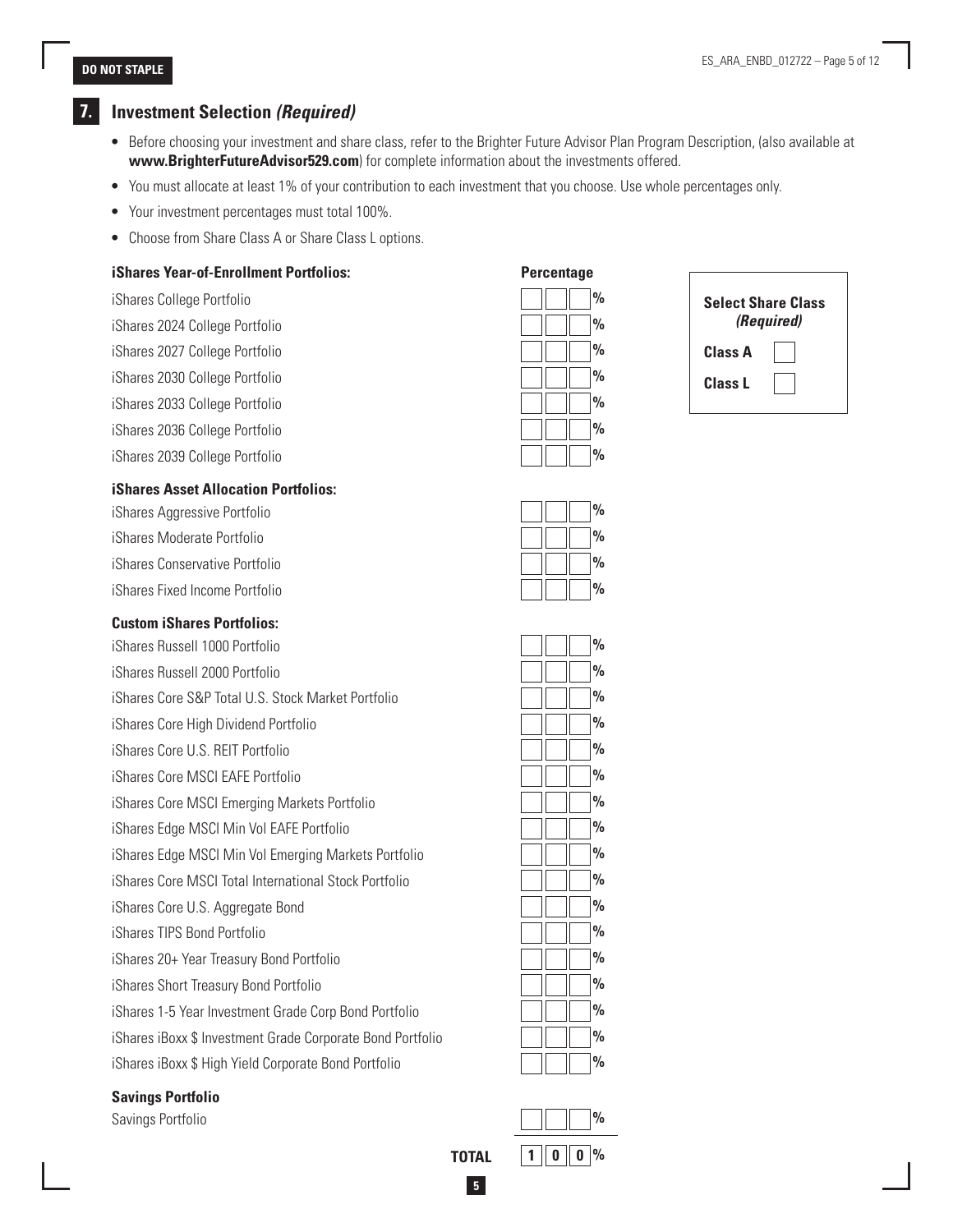# **8. Contribution Method**

- Your initial lump sum contribution to open an Brighter Future Advisor Plan account must be at least \$500.00.
- You can contribute as little as \$50 per month (or \$150 per quarter) through recurring contributions.
- If your employer offers it, you may also contribute through payroll direct deposit (\$25 minimum per pay period).
- Your initial contribution can come from several sources combined. If you combine sources, check the appropriate boxes for each source and fill out each contribution amount. For the portion of combined contributions that are not made through a direct or indirect rollover (see below), check either the "Check," "Electronic Bank Transfer," or "recurring contributions" box and indicate the amount of the non-rollover portion of the contribution.

## **Source of funds** *(Check all that apply.)*

| А. | <b>Check. Important:</b> All checks must be payable to <b>Brighter Future Advisor Plan.</b>                                                                                                                                                                                                                                                                                                                                     |
|----|---------------------------------------------------------------------------------------------------------------------------------------------------------------------------------------------------------------------------------------------------------------------------------------------------------------------------------------------------------------------------------------------------------------------------------|
|    | S<br>Amount                                                                                                                                                                                                                                                                                                                                                                                                                     |
| В. | <b>Electronic Bank Transfer (EBT).</b> You can make a contribution whenever you want by transferring money from your<br>bank account. To set this up, you must provide banking information in Section 10.                                                                                                                                                                                                                       |
|    | S<br>This amount will be a one-time EBT contribution to open your account.<br>Amount                                                                                                                                                                                                                                                                                                                                            |
| C. | Recurring contributions. You can have a set amount automatically transferred from your bank account on<br>the frequency you specify. To set this up, you must complete Section 9 and Section 10.                                                                                                                                                                                                                                |
|    | s<br>$\mathbf 0$<br>$\pmb{0}$<br>Amount                                                                                                                                                                                                                                                                                                                                                                                         |
| D. | Direct rollover from another 529 plan or Education Savings Account (ESA) to the Brighter Future Advisor Plan. By<br>law, rollovers between 529 plans with the same designated beneficiary are permitted only once every 12 months. Complete<br>and attach an <i>Incoming Rollover Form</i> , which can be found online at www.BrighterFutureAdvisor529.com or by calling<br>1.888.529.9552.                                     |
|    | S<br>Amount (estimated)                                                                                                                                                                                                                                                                                                                                                                                                         |
| Е. | Indirect rollover from an ESA, qualified U.S. savings bond, or another qualified 529 plan. You can transfer money<br>from one of these options to your bank account and, from there, to the Brighter Future Advisor Plan. Such indirect rollovers<br>require certain documentation described below. <b>Note:</b> If you do not provide this documentation, the entire amount will be<br>considered earnings and may be taxable. |
|    | Indirect rollover from another qualified 529 plan or an ESA—Enclose documentation from the distributing financial<br>$\bullet$<br>institution showing contributions and earnings.                                                                                                                                                                                                                                               |
|    | Indirect rollover from qualified U.S. savings bonds—Attach a statement or IRS Form 1099-INT issued by the<br>$\bullet$<br>distributing financial institution that shows the interest paid as of the redemption date.                                                                                                                                                                                                            |
|    | \$<br>Contributions<br>Earnings                                                                                                                                                                                                                                                                                                                                                                                                 |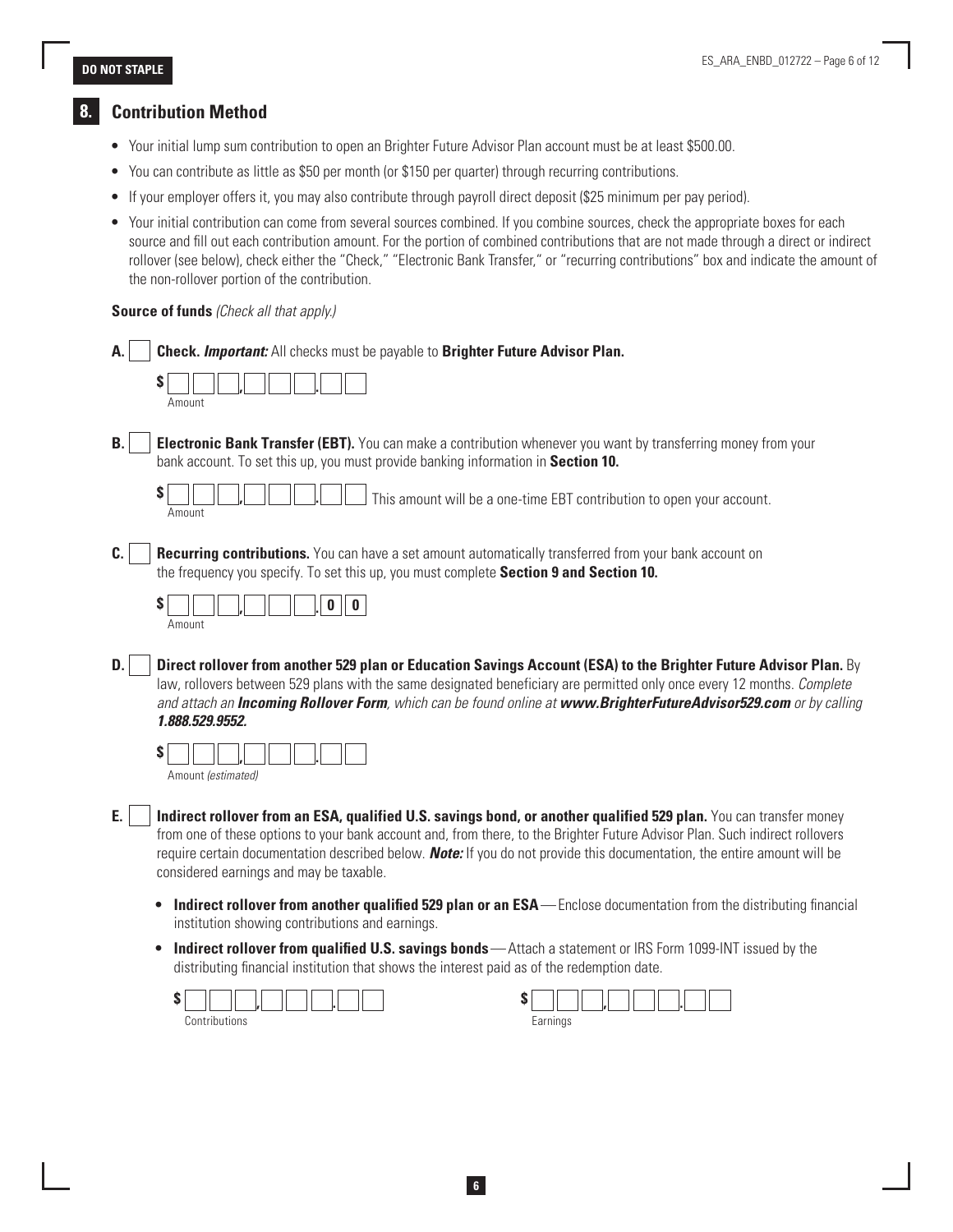## **9. Subsequent Contributions** *(optional)*

You may make future contributions by check or electronically — through recurring contributions or by electronic bank transfer. **Important:** The recurring contributions and electronic bank transfer options can be used only with accounts held by a U.S. bank, savings and loan association, or credit union that is a member of the Automated Clearing House (ACH) network. Money market mutual funds and cash management accounts offered by nonbank financial companies are not members of the ACH network.

**Recurring contributions.** Through recurring contributions, money will be transferred electronically at regular intervals from a bank, savings and loan, or credit union account to your Brighter Future Advisor Plan account. You may change the investment amount and frequency at any time by logging on to **www.BrighterFutureAdvisor529.com** or by calling **1.888.529.9552.**

*Important:* To set up this option, you must provide banking information in **Section 10.**

| Amount of Debit: \$<br>0                                                                                                                                                                                                                                                                                                                                                                                                                                                                                                                                                                                                                                               |
|------------------------------------------------------------------------------------------------------------------------------------------------------------------------------------------------------------------------------------------------------------------------------------------------------------------------------------------------------------------------------------------------------------------------------------------------------------------------------------------------------------------------------------------------------------------------------------------------------------------------------------------------------------------------|
| Frequency: (Check one.)<br>Monthly (\$50 minimum)<br>Quarterly (\$150 minimum)                                                                                                                                                                                                                                                                                                                                                                                                                                                                                                                                                                                         |
| <b>Start Date:</b><br>Date (mm/dd/vvvv)                                                                                                                                                                                                                                                                                                                                                                                                                                                                                                                                                                                                                                |
| Your bank account will be debited on the 20th of any month, unless you pick a different date. Your bank account will be debited on<br>the date you select and your investment will be credited to your account on the previous business day.                                                                                                                                                                                                                                                                                                                                                                                                                           |
| Annual Increase. You may increase your Automatic Investment Plan contribution automatically on an annual basis.<br>Your contribution will be adjusted each year in the month that you specify by the amount indicated.                                                                                                                                                                                                                                                                                                                                                                                                                                                 |
| Amount of increase: \$<br>0<br>Month**:                                                                                                                                                                                                                                                                                                                                                                                                                                                                                                                                                                                                                                |
| ** The month in which your Automatic Investment Plan contribution will be increased. The first increase will occur at the first<br>instance of your selected date of the month.                                                                                                                                                                                                                                                                                                                                                                                                                                                                                        |
| <b>Note:</b> Recurring contributions with a debit date of January 1st, 2nd, 3rd, or 4th will be credited in the same year as the debit date.                                                                                                                                                                                                                                                                                                                                                                                                                                                                                                                           |
| Payroll Direct Deposit. If you want to make contributions to your Brighter Future Advisor Plan account directly as a payroll<br>deduction, you must contact your employer's payroll office to verify that you can participate in payroll direct deposit. Payroll<br>deduction contributions will not be made to your account until you have received a payroll deduction confirmation from the Brighter<br>Future Advisor Plan, provided your signature and Social Security number on the confirmation, and submitted the confirmation<br>to your payroll office. The amount you indicate below will be in addition to payroll deductions that you may have previously |

**\$ , .**

Amount of deduction each pay period *(\$25 minimum)*

established for other Brighter Future Advisor Plan accounts.

## **10. Bank Information** *(Required to establish recurring contributions or EBT service.)*

**Important:** I acknowledge that my bank or financial institution is located in the U.S. and/or adheres to U.S. banking regulations..

**Note:** The routing number is usually located in the bottom left corner of your checks. You can also ask your bank for the routing number.

|                            | $-$                        | $\overline{\phantom{a}}$ |          |         |
|----------------------------|----------------------------|--------------------------|----------|---------|
| Bank Name                  | Bank Telephone Number      |                          |          |         |
|                            |                            | <b>Account Type:</b>     |          |         |
| <b>Bank Routing Number</b> | <b>Bank Account Number</b> | (Check One.)             | Checking | Savings |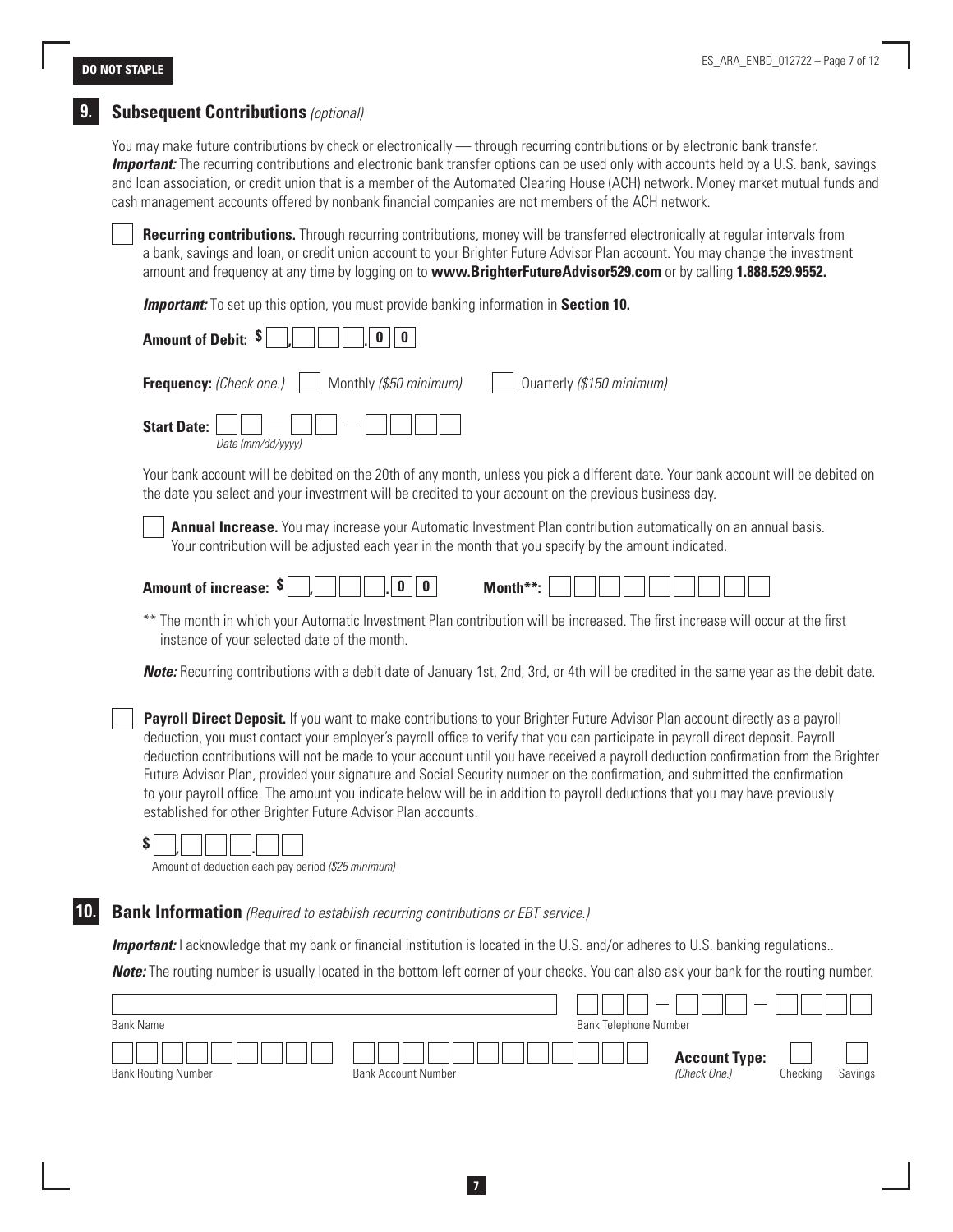## **11. Dollar Cost Averaging Program** *(optional)*

- Complete this section if you want to regularly transfer a fixed-dollar amount from one designated investment option selected above in **Section 7** to one or more other investment options on regular basis.
- By selecting this feature, you authorize the Brighter Future Advisor Plan to exchange money automatically from one designated investment option in the Brighter Future Advisor Plan (Source Investment Option) to one or more other investment options in the Brighter Future Advisor Plan either monthly or quarterly. The minimum exchange amount is \$200. The minimum balance in the Source Investment Option portfolio must be \$2,400 in order to implement this program.

*Note:* If the Dollar Cost Averaging Program is established at the time the new Account is opened it will not count towards your two allowable investment exchanges per calendar year. However, if you make any changes to your Dollar Cost Averaging Program selections, or terminate your Dollar Cost Averaging Program, that will count towards your two allowable investment exchanges per calendar year. Establishing a Dollar Cost Averaging Program when you make a new investment to an existing investment option that has already been established for your Account or implementing a Dollar Cost Averaging Program to existing Account assets will count towards your two allowable investment exchanges per calendar year.

| <b>Frequency:</b> (Check one.) | Monthly |  |
|--------------------------------|---------|--|
|--------------------------------|---------|--|

\* Based upon established date, not a calendar quarter.



**Frequency:** *(Check one.)* **Monthly****Quarterly\***

## **I authorize the Brighter Future Advisor Plan to exchange from the following Source Investment Option:**

\*\* The Brighter Future Advisor Plan must receive instructions at least 3 business days prior to the indicated start date. Please review your quarterly statements for details of these transactions. If the start date is not specified,the Dollar Cost Averaging Program will begin the month following the receipt of this request, on the 10th day of the month, and continue until the specified end date, until otherwise instructed, or until funds in the Source Investment Option Portfolio are depleted.

| Source Investment Option              | S<br>0<br>Amount*** |
|---------------------------------------|---------------------|
| To the following Investment Option(s) |                     |
|                                       |                     |
| Investment Option                     | Amount***           |
| Investment Option                     | Amount***           |
|                                       | n                   |
| Investment Option                     | Amount***           |
|                                       |                     |
| Investment Option                     | Amount***           |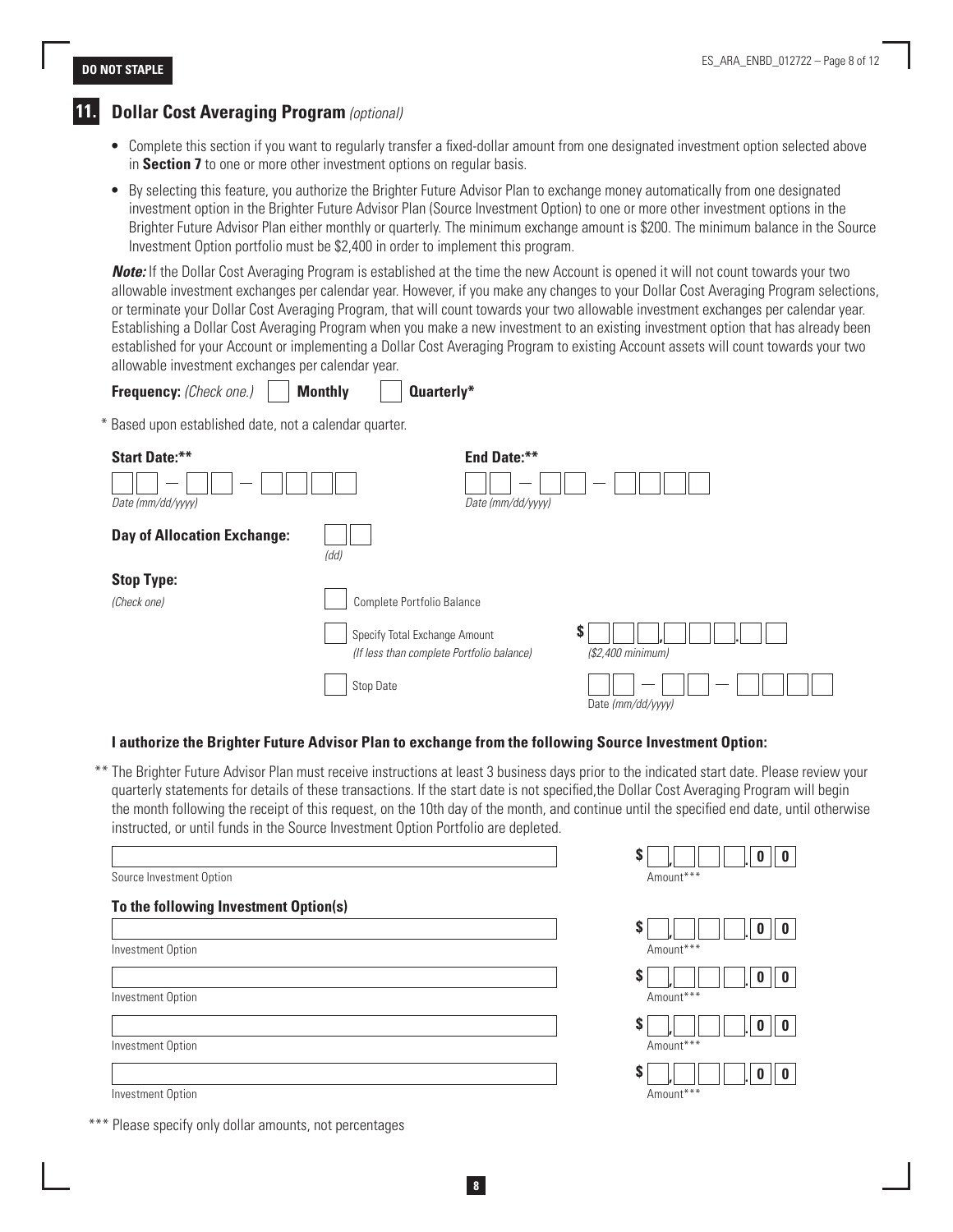## **12. Authorization—YOU MUST SIGN BELOW**

### **By signing below, I hereby apply for an account in the Brighter Future Advisor Plan. I certify that:**

- I have received the Brighter Future Advisor Plan Program Description and Participation Agreement, which contains the Privacy Statement of Ascensus Broker Dealer Services, LLC. I understand that the Brighter Future Advisor Plan may from time to time amend the Program Description and Participation Agreement, and I agree I will be subject to the terms of those amendments by signing this New Account Application for clients of Broker Dealer Representatives. I understand that the Account Application shall be construed, governed, and interpreted in accordance with the laws of the State of Arkansas.
- Except as set forth below, I understand that the Program Description, Participant Agreement and any supplement to the Program Description constitute the entire agreement between the account owner and the Brighter Future Advisor Plan. No person is authorized to make an oral modification to this agreement.
- I understand that I may incur federal and state income and penalty taxes as a consequence of certain activities, including terminating my account or changing my designated beneficiary to an ineligible person. (Account owners should seek advice from a qualified tax advisor).
- I understand that my Account in the Brighter Future Advisor Plan is not insured by the State of Arkansas or any other governmental entity and neither the principal I contribute nor the investment return is guaranteed by the State of Arkansas, the Committee or any other governmental entity, the Trust, the Program Manager, BlackRock Fund Advisors, Sallie Mae Bank, or any of their affiliates *(each,*  as defined in the Program Description and Participation Agreement). Notwithstanding the foregoing, the Savings Portfolio is the only investment option in the Brighter Future Advisor Plan that is insured by the Federal Deposit Insurance Corporation up to \$250,000, the maximum amount set by federal law. I understand that there is no assurance that my Account under Brighter Future Advisor Plan will generate any specific rate of return; in fact, there is no assurance that the Account will not decrease in value *(except for the Savings Portfolio as described in the Program Description and Participation Agreement).*
- If I have chosen recurring contributions or EBT option, I authorize the Brighter Future Advisor Plan and Ascensus Broker Dealer Services, LLC, upon telephone or online request, to pay amounts representing redemptions made by me or, to secure payment of amounts invested by me, by initiating credit or debit entries to my account at the bank named in **Section 10.** I authorize the bank to accept any such credits or debits to my account without responsibility to their accuracy. I further agree that the Plan Officials *(as described in the Program Description and Participation Agreement)* will not incur any loss, liability, cost, or expense for acting upon my telephone or online request. I understand that this authorization may be terminated by me at any time by notifying the Brighter Future Advisor Plan, and the bank by telephone or in writing, and that the termination request will be effective as soon as the Brighter Future Advisor Plan, and the bank have had a reasonable amount of time to act upon it. I certify that I have authority to transact on the bank account identified by me in **Section 10.**
- If I have chosen the Dollar Cost Averaging Program, I authorize the regular exchange of assets in my account as directed above from the Source Investment Option identified above to the investments option(s) selected above in the Dollar Cost Averaging Program.
- I understand by signing this New Account Application for clients of Broker Dealer Representatives, I am authorizing Ascensus Broker Dealer Services, LLC or its affiliate to provide my financial advisor with access to my account and to perform transactions on my behalf. I agree to hold harmless the Brighter Future Advisor Plan, the State of Arkansas, Ascensus Broker Dealer Services, LLC, BlackRock Inc., Sallie Mae Bank and their respective agents, employees and affiliates from any losses I incur as a result of the acts or omissions of my Broker Dealer Representative.
- **I agree to the terms of the predispute arbitration clause as described in the Arbitration section of the Participation Agreement included in the Program Description.**
- I certify that the information provided on this form is true and accurate in all material respects, that Ascensus Broker Dealer Services, LLC, BlackRock, Inc. and their respective affiliates are entitled to rely on the information provided herein and the instructions provided on this form, and that I am bound by the terms, rights, and responsibilities stated in this agreement and by any and all statutory, administrative, and operating procedures that govern the Brighter Future Advisor Plan.

Signature of Account Owner/Custodian/Guardian/Trustee

| Date (mm/dd/yyyy) |  |  |
|-------------------|--|--|





**9**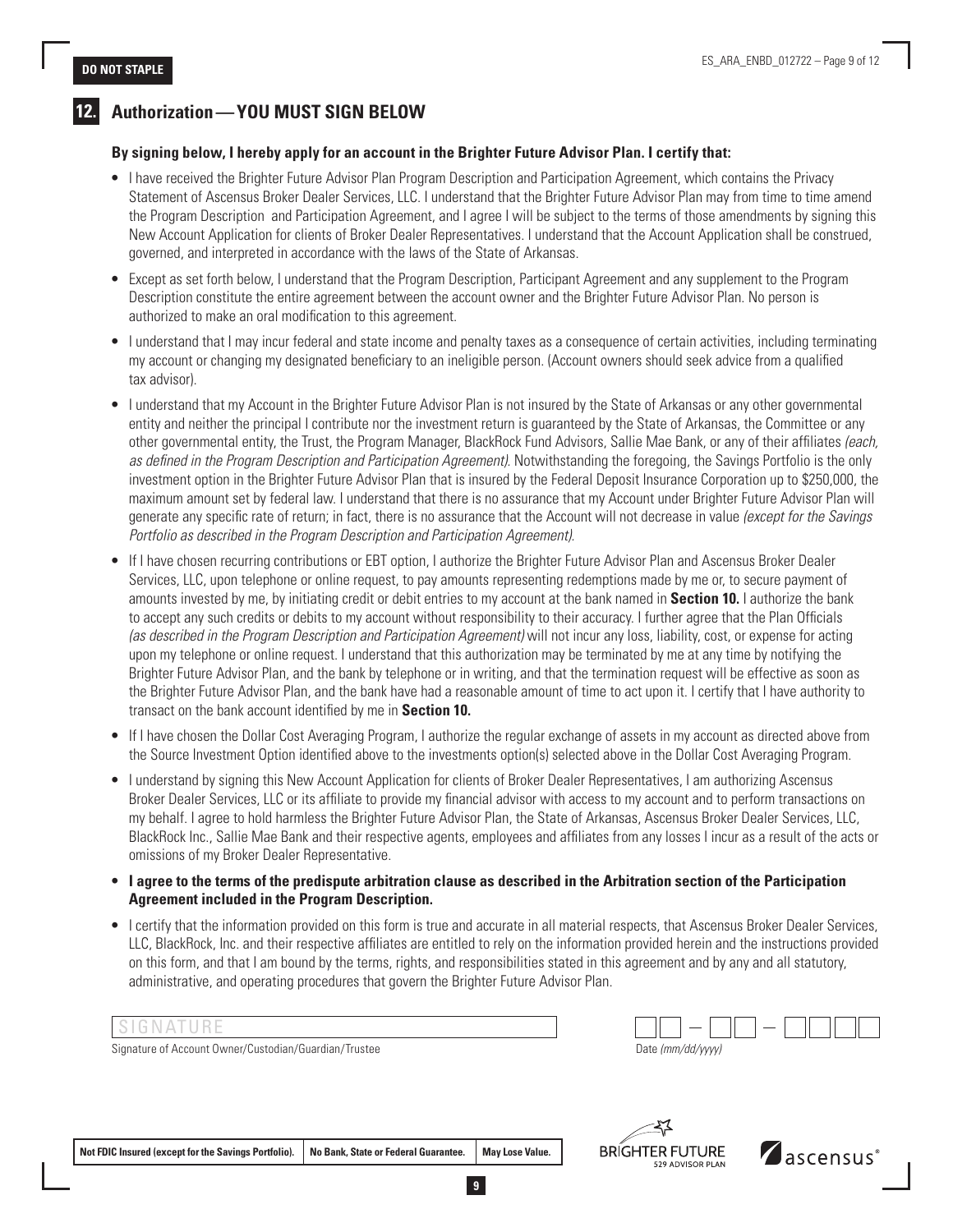I

[PAGE LEFT BLANK INTENTIONALLY]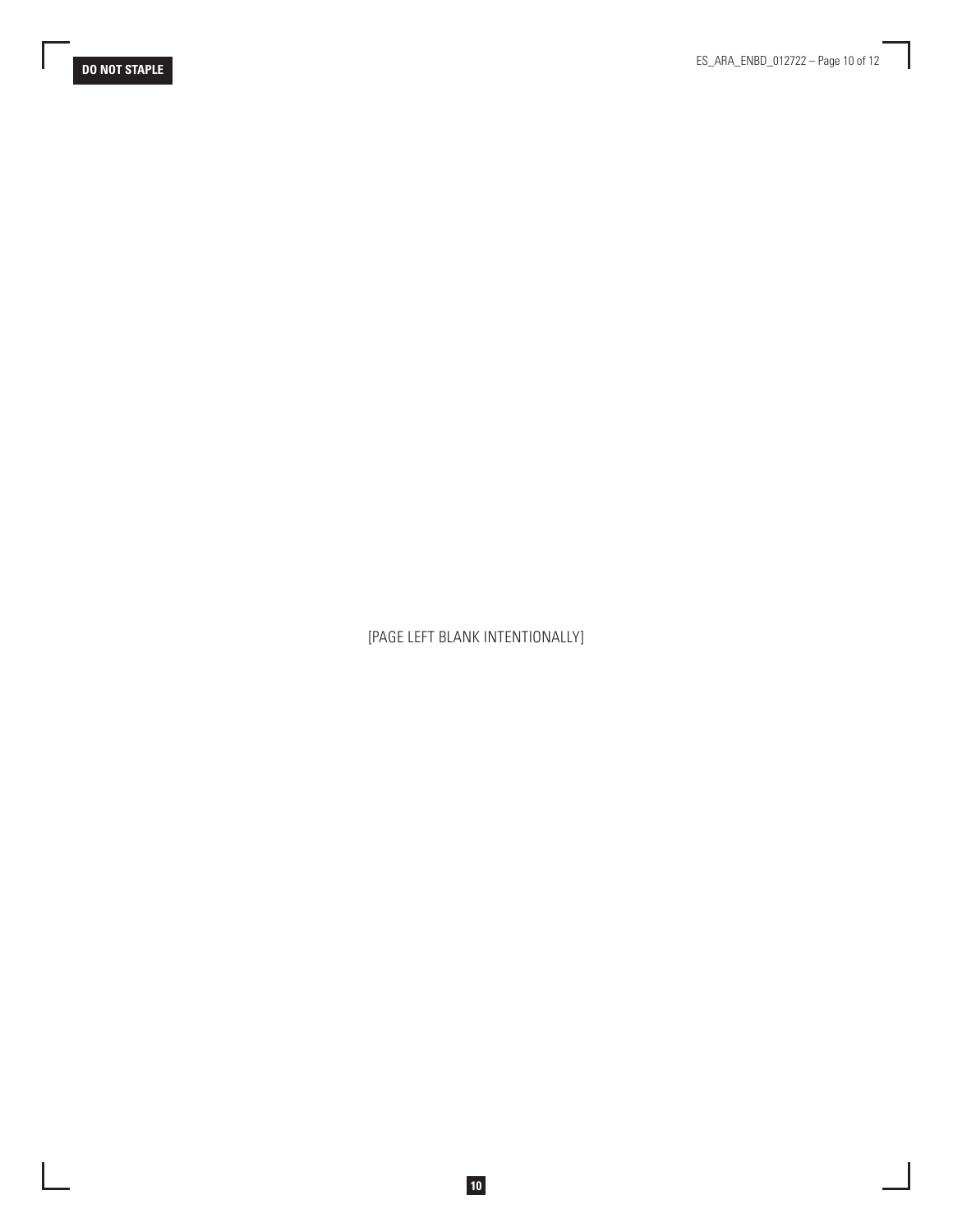I

[PAGE LEFT BLANK INTENTIONALLY]